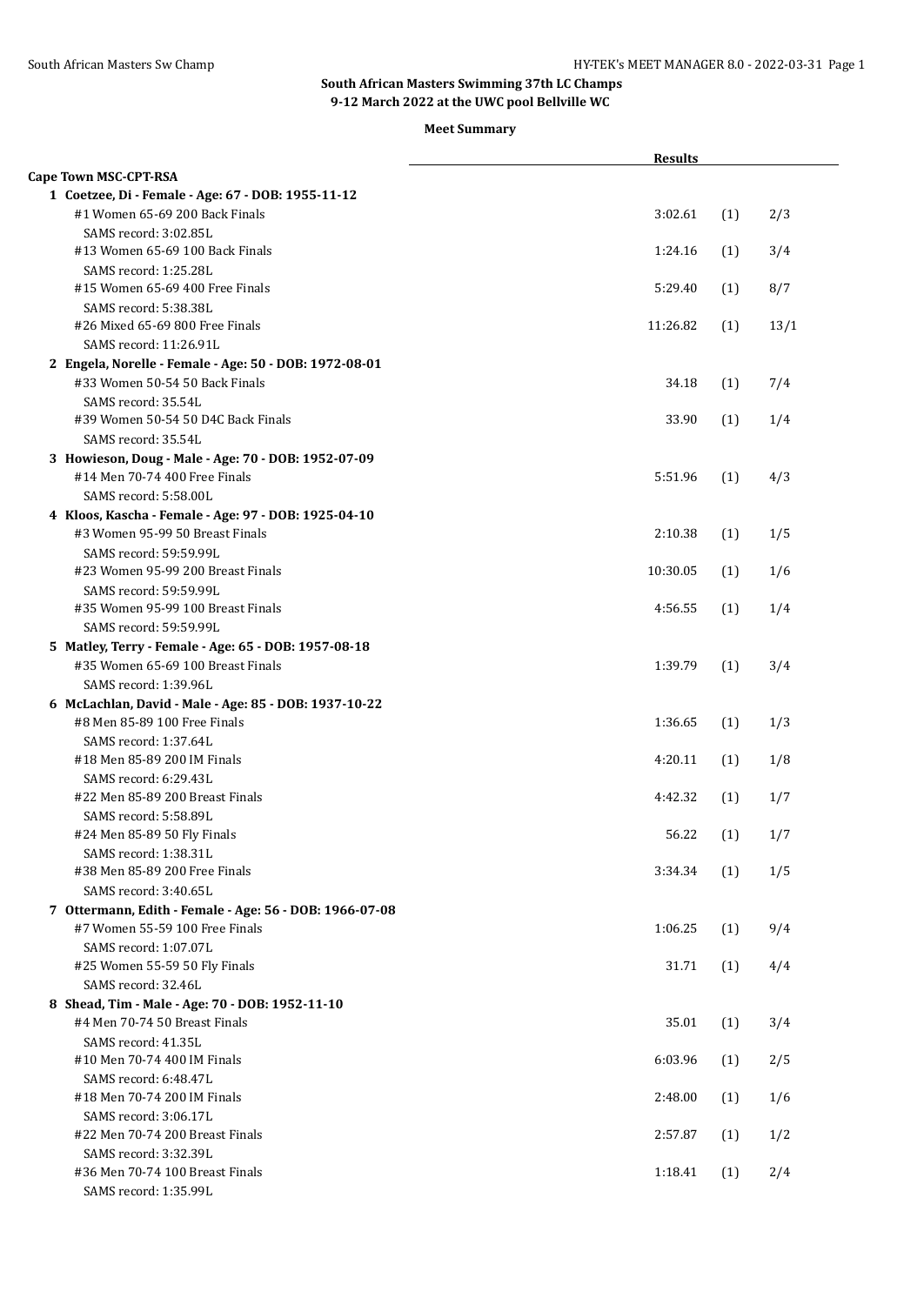|                                                                      | <b>Results</b> |     |     |
|----------------------------------------------------------------------|----------------|-----|-----|
| <b>Cape Town MSC-CPT-RSA</b>                                         |                |     |     |
| 9 Stanford, Cecilia - Female - Age: 61 - DOB: 1961-06-10             |                |     |     |
| #5 Women 60-64 100 Fly Finals                                        | 1:15.05        | (1) | 2/6 |
| SAMS record: 1:27.41L                                                |                |     |     |
| #9 Women 60-64 400 IM Finals                                         | 6:02.89        | (1) | 3/5 |
| SAMS record: 6:46.55L                                                |                |     |     |
| #19 Women 60-64 200 IM Finals                                        | 2:48.94        | (1) | 2/3 |
| SAMS record: 2:54.40L                                                |                |     |     |
| #25 Women 60-64 50 Fly Finals                                        | 34.49          | (1) | 3/4 |
| SAMS record: 34.74L                                                  |                |     |     |
| #37 Women 60-64 200 Free Finals                                      | 2:24.98        | (1) | 5/4 |
| SAMS record: 2:29.54L                                                |                |     |     |
| 10 Stanford, Tarryn - Female - Age: 36 - DOB: 1986-08-14             |                |     |     |
| #1 Women 35-39 200 Back Finals                                       | 2:34.47        | (1) | 5/5 |
| SAMS record: 2:37.42L                                                |                |     |     |
| #19 Women 35-39 200 IM Finals                                        | 2:35.55        | (1) | 4/6 |
| SAMS record: 2:35.71L                                                |                |     |     |
| 11 Steynberg, Andrè - Male - Age: 66 - DOB: 1956-11-15               |                |     |     |
| #6 Men 65-69 100 Fly Finals                                          | 1:13.12        | (2) | 2/3 |
| SAMS record: 1:16.83L                                                |                |     |     |
| #8 Men 65-69 100 Free Finals                                         | 1:03.37        | (2) | 5/4 |
| SAMS record: 1:05.10L                                                |                |     |     |
| #20 Men 65-69 50 Free Finals                                         | 27.63          | (2) | 5/4 |
| SAMS record: 28.14L                                                  |                |     |     |
| #24 Men 65-69 50 Fly Finals                                          | 29.79          | (1) | 3/4 |
| SAMS record: 30.25L                                                  |                |     |     |
| #34 Men 65-69 50 Back Finals                                         | 31.97          | (1) | 4/4 |
| SAMS record: 34.48L                                                  |                |     |     |
| #40 Men 65-69 50 D4C Back Finals                                     | 31.92          | (3) | 1/3 |
| SAMS record: 34.48L                                                  |                |     |     |
| 12 Tozer, Tyrone - Male - Age: 72 - DOB: 1950-06-18                  |                |     |     |
| #34 Men 70-74 50 Back Finals                                         | 37.74          | (1) | 3/5 |
| SAMS record: 38.49L                                                  |                |     |     |
| 13 Tyson, Matthew - Male - Age: 41 - DOB: 1981-03-29                 |                |     |     |
| #12 Men 40-44 100 Back Finals                                        | 1:05.56        | (1) | 9/6 |
| SAMS record: 1:05.84L                                                |                |     |     |
| Cape Town MSC-CPT-RSA Total Individual Entries: 38 - Total Relays: 0 |                |     |     |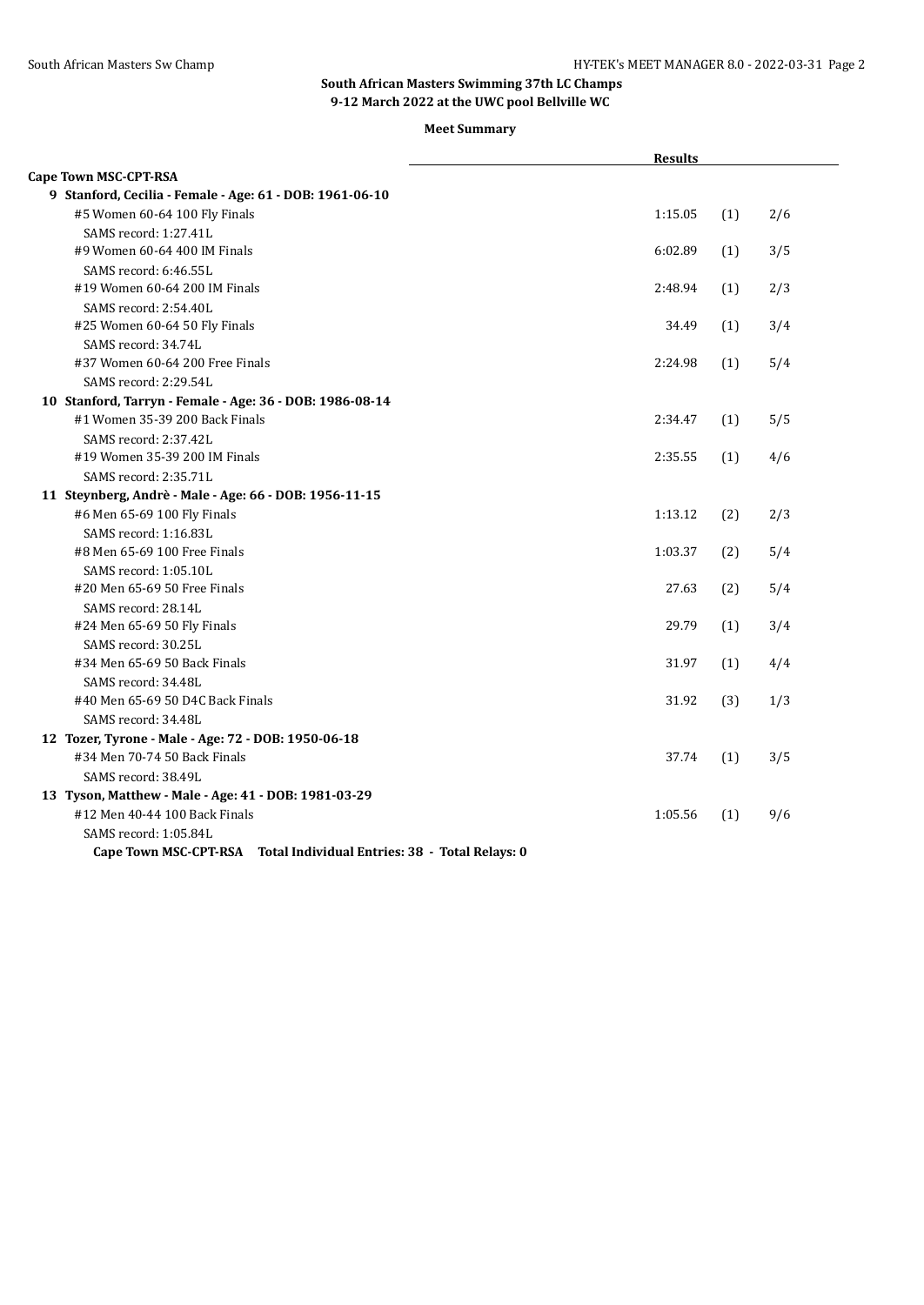|                                                                      | <b>Results</b> |     |      |
|----------------------------------------------------------------------|----------------|-----|------|
| Coelacanth MSC-TSH-RSA                                               |                |     |      |
| 1 van Wyk, Jacques - Male - Age: 30 - DOB: 1992-07-31                |                |     |      |
| #12 Men 30-34 100 Back Finals                                        | 59.12          | (1) | 10/5 |
| SAMS record: 1:02.74L                                                |                |     |      |
| #34 Men 30-34 50 Back Finals                                         | 26.63          | (1) | 11/6 |
| SAMS record: 29.51L                                                  |                |     |      |
| #42 Men 30-34 50 D4C Back Finals                                     | 26.82          | (1) | 1/4  |
| SAMS record: 29.51L                                                  |                |     |      |
| Coelacanth MSC-TSH-RSA Total Individual Entries: 3 - Total Relays: 0 |                |     |      |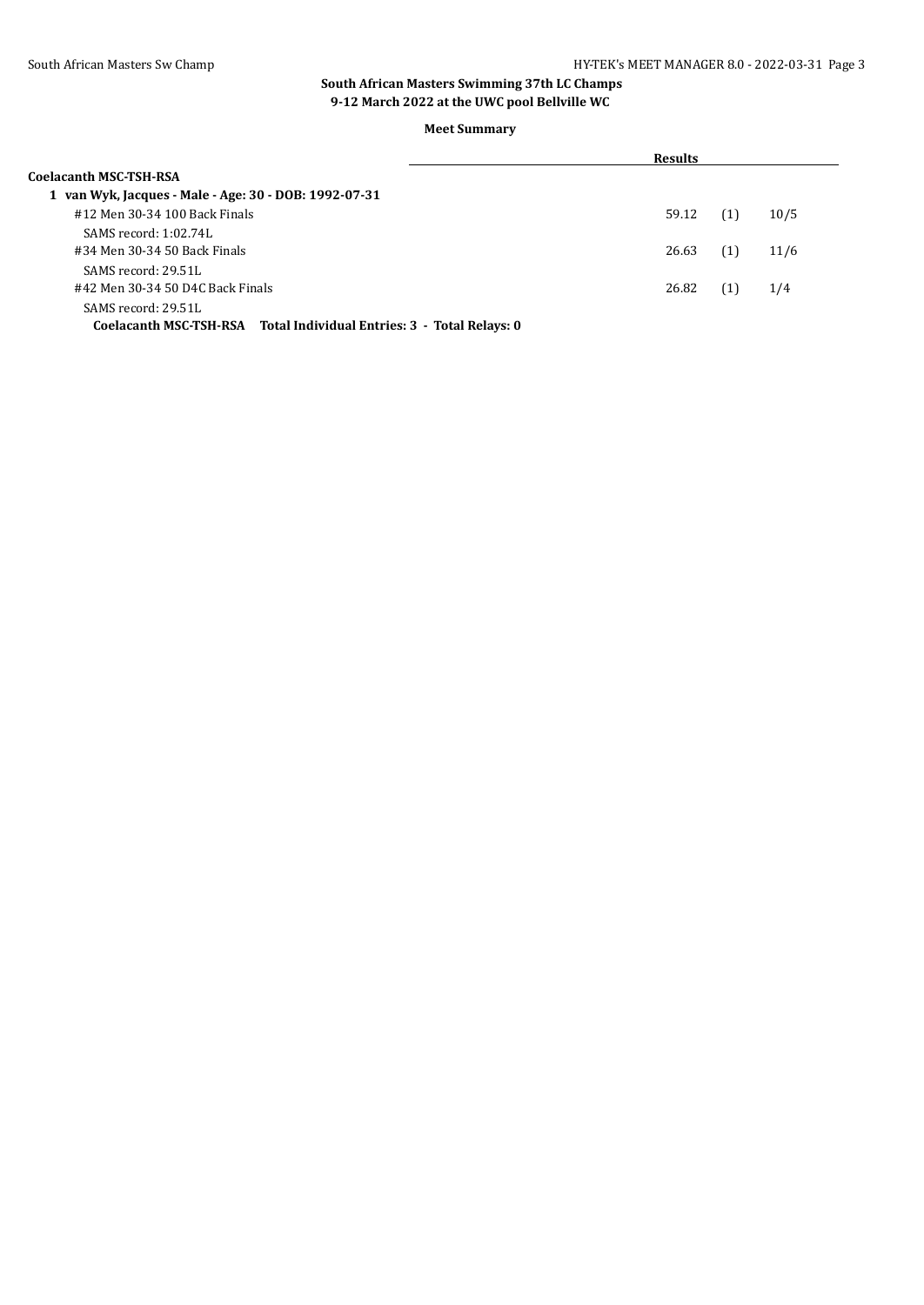#### South African Masters Sw Champ **HY-TEK's MEET MANAGER 8.0 - 2022-03-31** Page 4

#### **South African Masters Swimming 37th LC Champs 9-12 March 2022 at the UWC pool Bellville WC**

|                                                                                    | <b>Results</b> |     |  |
|------------------------------------------------------------------------------------|----------------|-----|--|
| <b>Curro Swim Academy - Masters-EZD-RSA</b>                                        |                |     |  |
| 1 Labuschagne, Pierrette - Female - Age: 50 - DOB: 1972-01-09                      |                |     |  |
| #35 Women 50-54 100 Breast Finals                                                  | $1:24.05$ (1)  | 6/4 |  |
| SAMS record: 1:24.05L                                                              |                |     |  |
| Curro Swim Academy - Masters-EZD-RSA Total Individual Entries: 1 - Total Relays: 0 |                |     |  |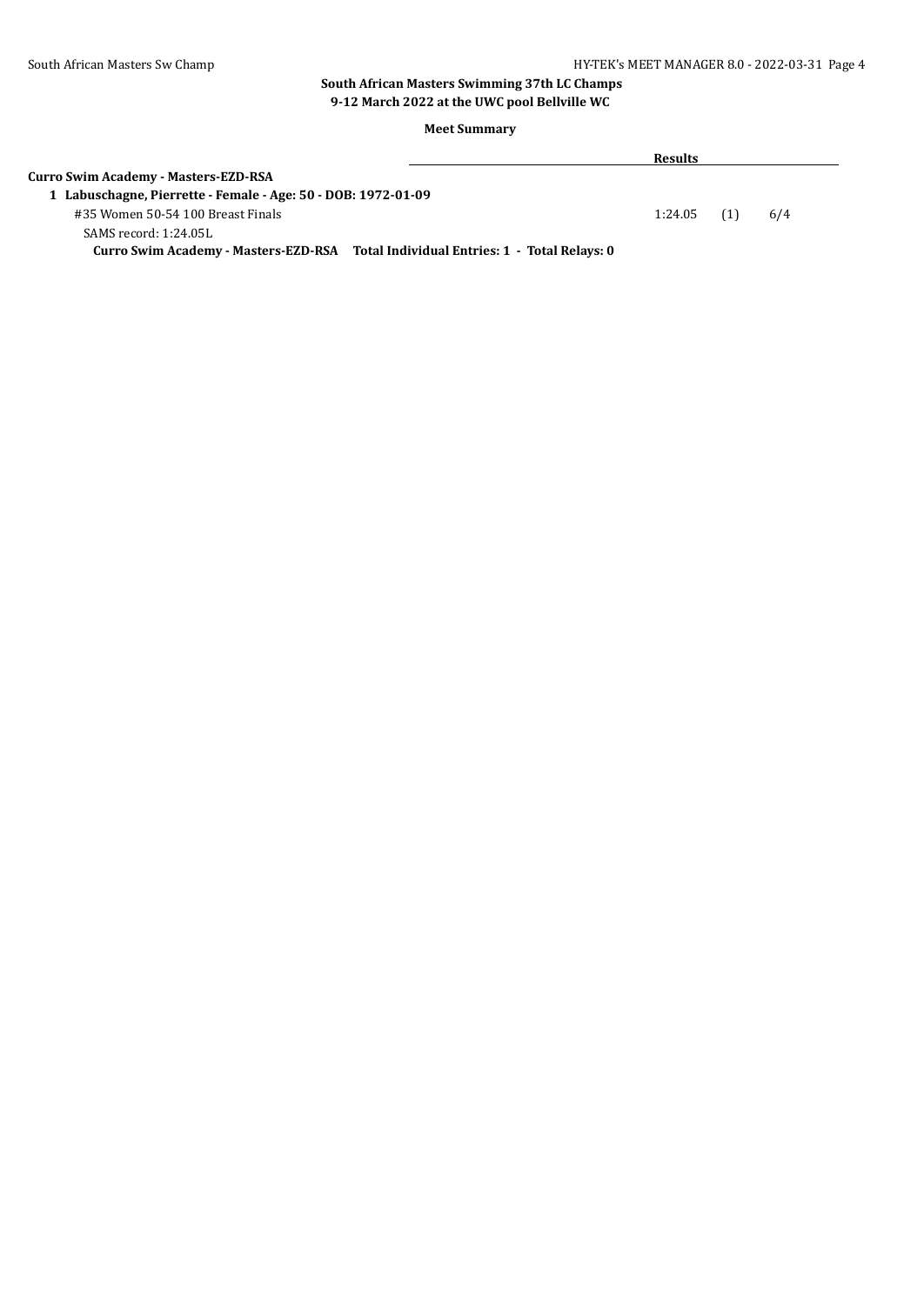**Meet Summary**

|                                                   | <b>Results</b> |     |      |  |
|---------------------------------------------------|----------------|-----|------|--|
| <b>Masters East Gauteng Aquatics-EKU-RSA</b>      |                |     |      |  |
| 1 Semple, Mike - Male - Age: 65 - DOB: 1957-08-03 |                |     |      |  |
| #6 Men 65-69 100 Fly Finals                       | 1:11.14        | (1) | 2/2  |  |
| SAMS record: 1:16.83L                             |                |     |      |  |
| #8 Men 65-69 100 Free Finals                      | 1:02.08        | (1) | 5/5  |  |
| SAMS record: 1:05.10L                             |                |     |      |  |
| #14 Men 65-69 400 Free Finals                     | 5:00.34        | (1) | 6/3  |  |
| SAMS record: 5:15.04L                             |                |     |      |  |
| #20 Men 65-69 50 Free Finals                      | 27.42          | (1) | 5/6  |  |
| SAMS record: 28.14L                               |                |     |      |  |
| #26 Mixed 65-69 800 Free Finals                   | 10:23.11       | (1) | 14/7 |  |
| SAMS record: 10:56.30L                            |                |     |      |  |
| #38 Men 65-69 200 Free Finals                     | 2:19.97        | (1) | 5/4  |  |
| SAMS record: 2:26.87L                             |                |     |      |  |
|                                                   |                |     |      |  |

**Masters East Gauteng Aquatics-EKU-RSA Total Individual Entries: 6 - Total Relays: 0**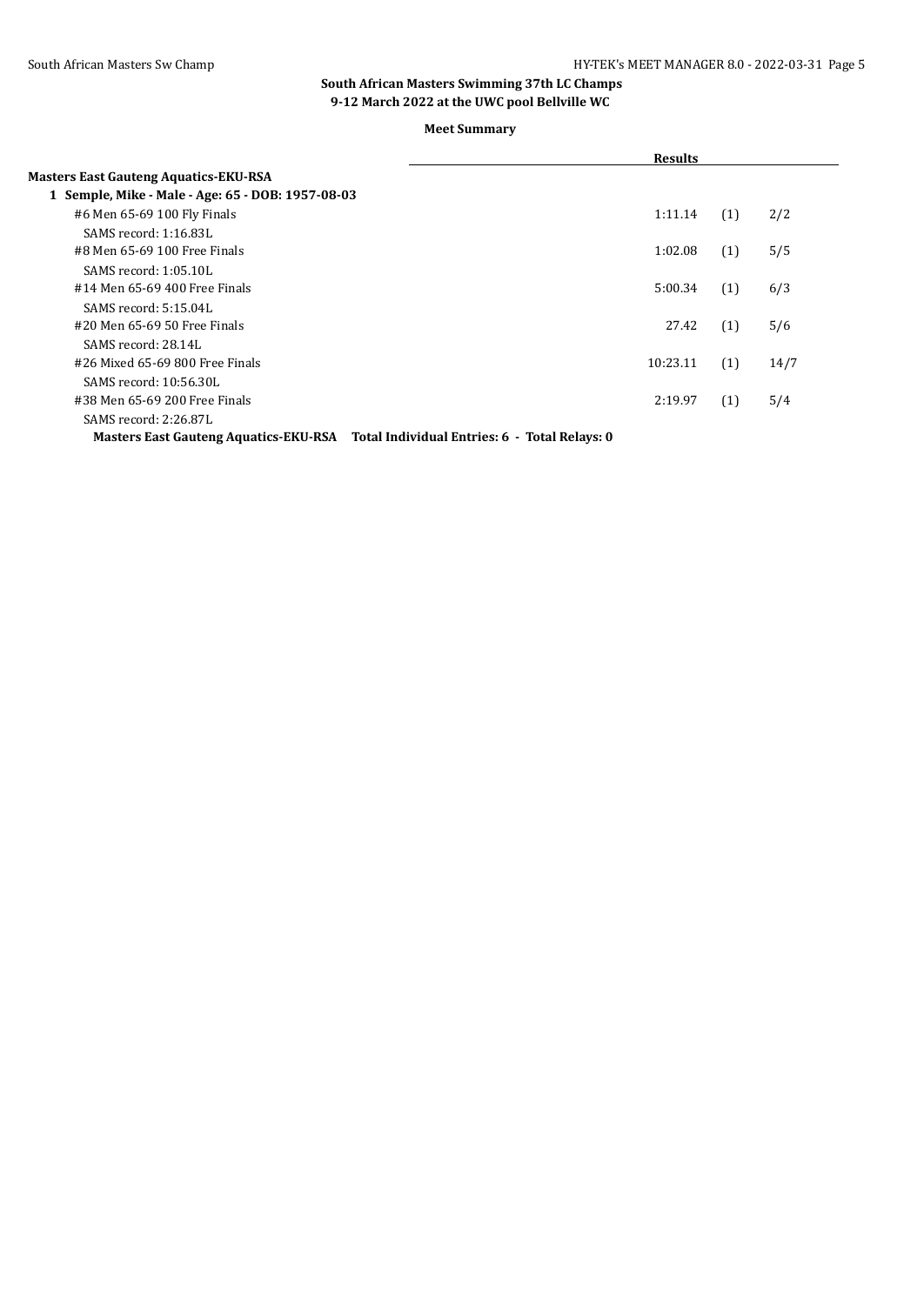|                                                                           | <b>Results</b> |     |     |
|---------------------------------------------------------------------------|----------------|-----|-----|
| <b>PE Masters Aquatics-NMA-RSA</b>                                        |                |     |     |
| 1 Hills, Dick - Male - Age: 90 - DOB: 1932-08-11                          |                |     |     |
| #22 Men 90-94 200 Breast Finals                                           | 10:01.45       | (1) | 1/4 |
| SAMS record: 59:59.99L                                                    |                |     |     |
| 2 Reen, Pat - Female - Age: 65 - DOB: 1957-03-26                          |                |     |     |
| #5 Women 65-69 100 Fly Finals                                             | 1:40.51        | (1) | 2/4 |
| SAMS record: 1:40.66L                                                     |                |     |     |
| 3 Rosser, Wendy - Female - Age: 82 - DOB: 1940-09-28                      |                |     |     |
| #13 Women 80-84 100 Back Finals                                           | 1:59.70        | (1) | 1/7 |
| SAMS record: 2:06.95L                                                     |                |     |     |
| #33 Women 80-84 50 Back Finals                                            | 50.47          | (1) | 1/4 |
| SAMS record: 54.14L                                                       |                |     |     |
| PE Masters Aquatics-NMA-RSA Total Individual Entries: 4 - Total Relays: 0 |                |     |     |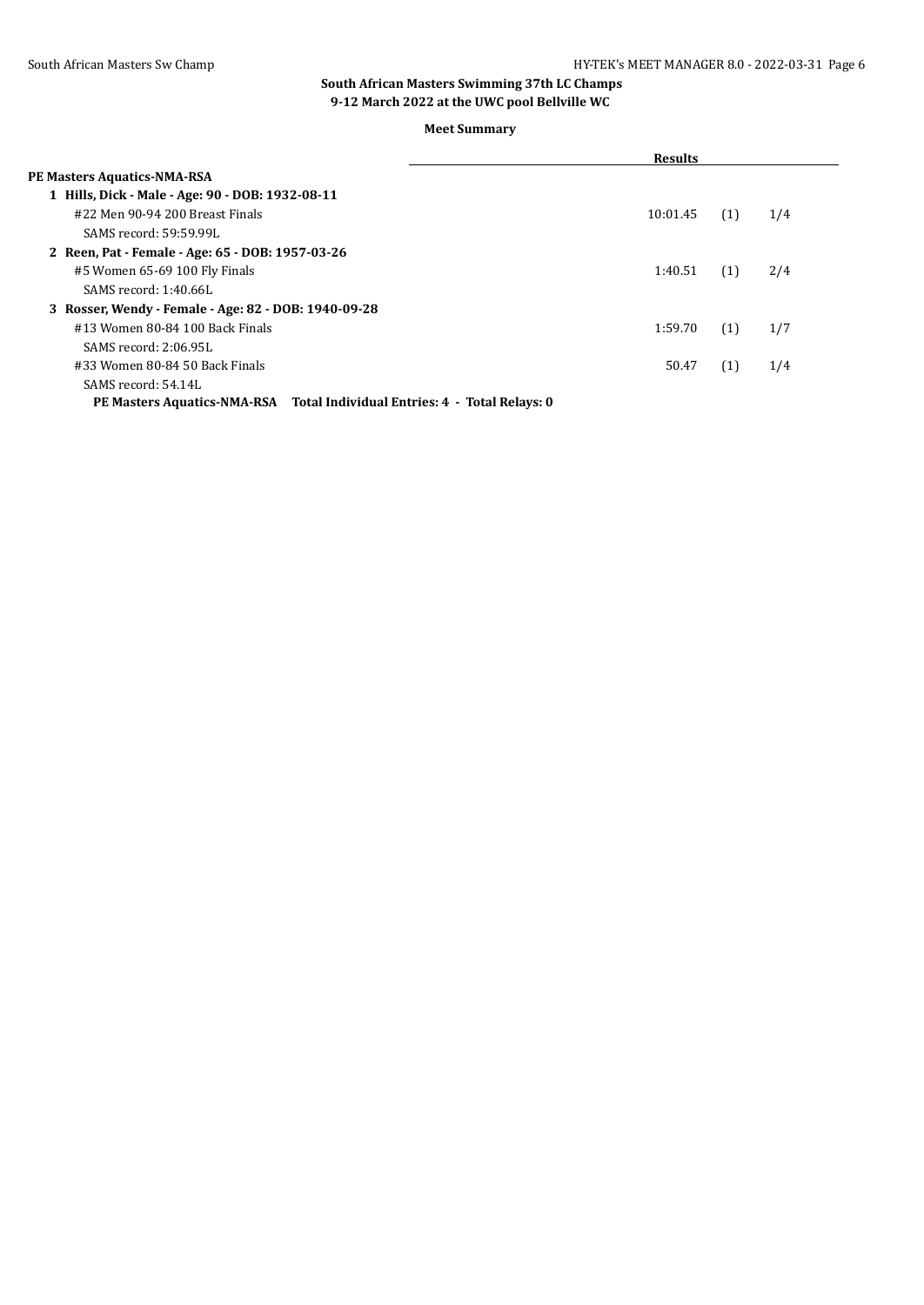|                                                                   | <b>Results</b> |     |      |  |
|-------------------------------------------------------------------|----------------|-----|------|--|
| Phoenix MSC-JHB-RSA                                               |                |     |      |  |
| 1 Mons, Maureen - Female - Age: 71 - DOB: 1951-05-16              |                |     |      |  |
| #9 Women 70-74 400 IM Finals                                      | 7:27.94        | (1) | 3/8  |  |
| SAMS record: 7:47.25L                                             |                |     |      |  |
| #15 Women 70-74 400 Free Finals                                   | 6:17.02        | (1) | 7/1  |  |
| $SAMS$ record: $6:40.45L$                                         |                |     |      |  |
| #26 Mixed 70-74 800 Free Finals                                   | 12:48.43       | (1) | 10/7 |  |
| SAMS record: 12:57.12L                                            |                |     |      |  |
| Phoenix MSC-IHB-RSA Total Individual Entries: 3 - Total Relays: 0 |                |     |      |  |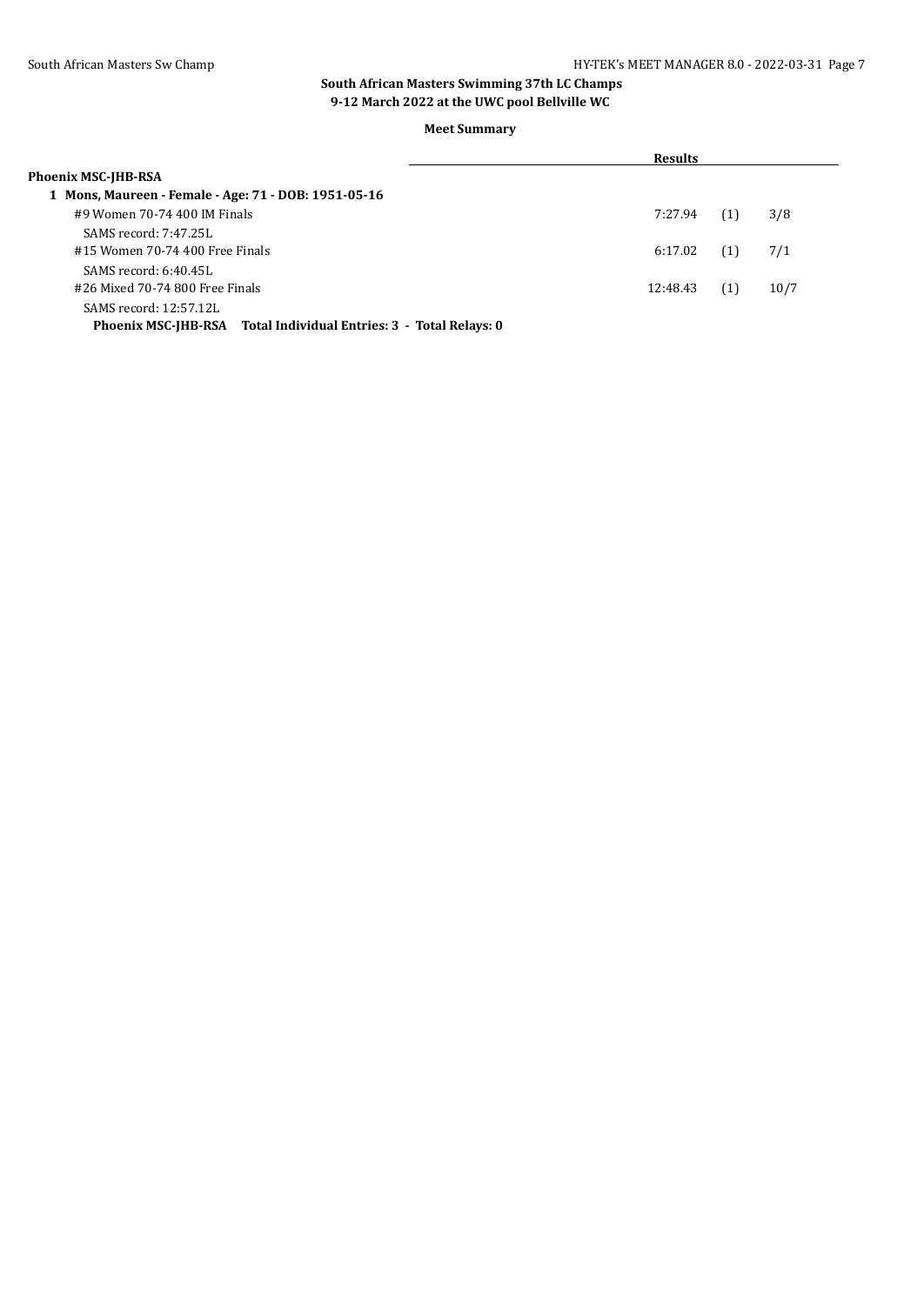|                                                                   | <b>Results</b> |     |      |
|-------------------------------------------------------------------|----------------|-----|------|
| Synergy MSC-ETH-RSA                                               |                |     |      |
| 1 Allan, Marc - Male - Age: 45 - DOB: 1977-12-26                  |                |     |      |
| #4 Men 45-49 50 Breast Finals                                     | 32.35          | (1) | 9/4  |
| SAMS record: 32.45L                                               |                |     |      |
| #6 Men 45-49 100 Fly Finals                                       | 58.54          | (1) | 4/6  |
| SAMS record: 1:01.00L                                             |                |     |      |
| #8 Men 45-49 100 Free Finals                                      | 54.56          | (1) | 11/4 |
| SAMS record: 55.66L                                               |                |     |      |
| #20 Men 45-49 50 Free Finals                                      | 24.23          | (1) | 12/4 |
| SAMS record: 25.18L                                               |                |     |      |
| #24 Men 45-49 50 Fly Finals                                       | 25.58          | (1) | 8/4  |
| SAMS record: 26.57L                                               |                |     |      |
| 2 Thatcher, Annette - Female - Age: 70 - DOB: 1952-01-18          |                |     |      |
| #3 Women 70-74 50 Breast Finals                                   | 45.89          | (1) | 2/3  |
| SAMS record: 47.21L                                               |                |     |      |
| #23 Women 70-74 200 Breast Finals                                 | 3:52.03        | (1) | 1/3  |
| SAMS record: 4:03.33L                                             |                |     |      |
| #35 Women 70-74 100 Breast Finals                                 | 1:44.23        | (1) | 2/3  |
| SAMS record: 1:48.70L                                             |                |     |      |
| Synergy MSC-ETH-RSA Total Individual Entries: 8 - Total Relays: 0 |                |     |      |